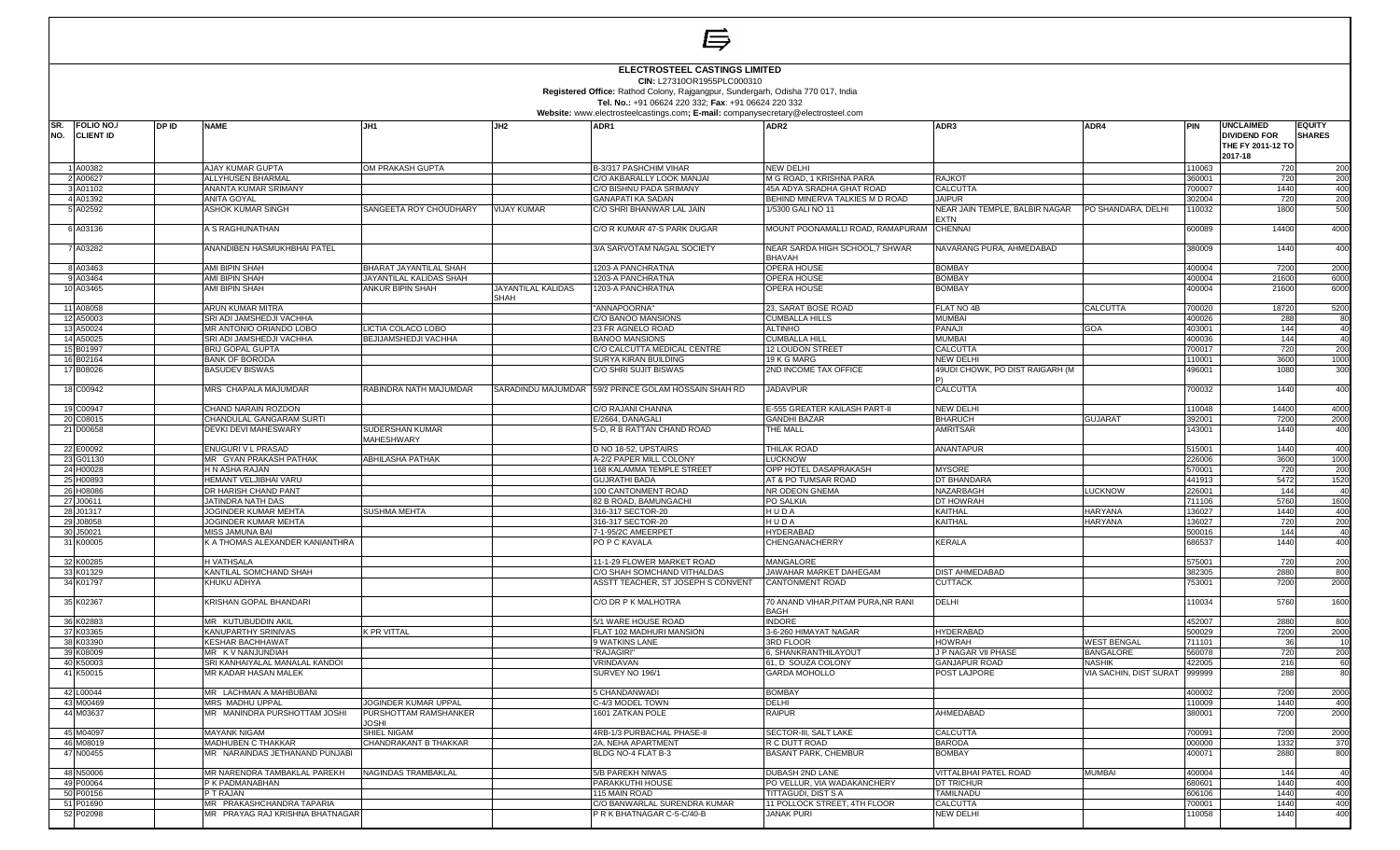| ISR.<br>NO. | FOLIO NO./<br><b>CLIENT ID</b> | DP ID    | <b>NAME</b>                                       | JH1                                        | JH2 | ADR1                                           | ADR <sub>2</sub>                              | ADR3                                   | ADR4                                     | <b>PIN</b>       | <b>UNCLAIMED</b><br><b>DIVIDEND FOR</b><br>THE FY 2011-12 TO | <b>EQUITY</b><br><b>SHARES</b> |
|-------------|--------------------------------|----------|---------------------------------------------------|--------------------------------------------|-----|------------------------------------------------|-----------------------------------------------|----------------------------------------|------------------------------------------|------------------|--------------------------------------------------------------|--------------------------------|
|             |                                |          |                                                   |                                            |     |                                                |                                               |                                        |                                          |                  | 2017-18                                                      |                                |
|             | 53 P02396                      |          | <b>MISS PRITI VAKIL</b>                           | RAJESH VAKIL                               |     | C/O PRINCIPAL T M VAKIL                        | 7/3361 NAGORIWAD, SAIYEDPURA                  | <b>SURAT</b>                           |                                          | 395003           | 1440                                                         | 400                            |
|             | 54 P02715<br>55 P05050         |          | PUSHPA DEVI JOSHI                                 |                                            |     | C/O JOSHI PHOTO COPIERS                        | STATION ROAD PO SIKAR<br>7 PRAFOLLA SARKAR ST | DIST SIKAR (RAJ)<br>3RD FLOOR CALCUTTA |                                          | 332001           | 1440<br>144                                                  | 400                            |
|             | 56 P50023                      |          | PRAMOD KUMAR BANTHIA<br>MR PURUSHOTTAM DAS AJMERA |                                            |     | C/O B B C CIRCLE<br>C/O H Q AJMERA * CO        | 22 CANNING STREET                             | <b>KOLKATA</b>                         |                                          | 700072<br>700001 | 144                                                          | 40<br>40                       |
|             | 57 P50027                      |          | SHRI PANNALAL SURANA                              |                                            |     | C/O BHARAT COMMERCIAL CORPN                    | 2, GANESH CH AVENUE                           | <b>KOLKATA</b>                         |                                          | 700013           | 576                                                          | 160                            |
|             | 58 R01619                      |          | RAM LAKHAN VAJPAI                                 |                                            |     | C/O PUBLIC ANALYST TO GOVT U P                 | <b>LUCKNOW</b>                                |                                        |                                          | 226007           | 2880                                                         | 800                            |
|             | 59 R01761                      |          | MR RAMA SHAKAR KHADDAR                            |                                            |     | <b>CAPITAL AUTOMOBILES</b>                     | HAMIDIA ROAD                                  | <b>BHOPAL 462001</b>                   |                                          | 462001           | 1440                                                         | 400                            |
|             | 60 R02501                      |          | MRS RANJEET KAUR GUJRAL                           |                                            |     | WZ 686 SHIV NAGAR                              | JAIL ROAD                                     | NEW DELHI 110018                       |                                          | 110018           | 1800                                                         | 500                            |
|             | 61 R03335                      |          | <b>MRS RITA GUPTA</b>                             |                                            |     | H NO 3113                                      | SECTOR-21-D                                   |                                        | CHANDIGARH                               | 160022           | 7200                                                         | 2000                           |
|             | 62 R50004                      |          | SRI RAJKUMAR SINGH KASHWAL                        |                                            |     | <b>INDRA BHAWAN</b>                            | TUKOGANJ                                      | <b>INDORE</b>                          |                                          | 999999           | 72                                                           | 20                             |
|             | 63 R50027                      |          | SHRI RAMSAHAY KESHAV                              |                                            |     | <b>C/O UTKAL AGENCIES</b>                      | <b>MERIA BAZAR</b>                            | CUTTACK - 1                            |                                          | 999999           | 144                                                          | 40                             |
|             | 64 R50050                      |          | M/S RANKEN & CO. PRIVATE LTD.                     |                                            |     | 4, OLD COURT HOUSE STREET                      | <b>KOLKATA</b>                                |                                        |                                          | 700001           | 6192                                                         | 1720                           |
|             | 65 S00376                      |          | SADHANA SHRIVASTAVA                               |                                            |     | C/O SHRI P L SHRIVASTAVA                       | SHABD PRATAP ASHRAM NO 3                      | <b>GWALIOR M P</b>                     |                                          | 474012           | 3600                                                         | 1000                           |
|             | 66 S02175                      |          | SEEMA A SAHASRABUDHE                              |                                            |     | 53/B PARSHURAM NAGAR SOCIETY                   | SAYAJI GANJ                                   | <b>BARODA</b>                          |                                          | 390005           | 1440                                                         | 400                            |
|             | 67 S02813                      |          | SHANTABEN PUNJABHAI PATEL                         |                                            |     | 485/5 A K SHAH BUILDING                        | 1ST FLOOR, REVDI BAZAR                        | AHMEDABAD                              |                                          | 380002           | 1440                                                         | 400                            |
|             | 68 S03813                      |          | MRS SHRINGAR DEVI CHOWDHARY                       |                                            |     | <b>FRIENDS COLONY</b>                          | JAIPUR ROAD, DEVIPURA                         | SIKAR, RAJASTHAN                       |                                          | 332001           | 1440                                                         | 400                            |
|             | 69 S04361<br>70 S06192         |          | MR SOMAIR SINGH                                   |                                            |     | 534 17TH ROAD                                  | <b>KHAR</b>                                   | <b>BOMBAY</b>                          | <b>VARANASI</b>                          | 400052           | 2880<br>4320                                                 | 800                            |
|             | 71 S06480                      |          | MRS SUSHAMA SRIVASTAVA<br><b>SUSHMA MEHTA</b>     | ADITYA NARAIN SRIVASTAVA<br>JOGINDER MEHTA |     | C/O SRI S P NARAIN BHAWNA<br>316-317 SECTOR-20 | N8/254 C-3KA, NEWADA<br>HUDA                  | DLW BHU ROAD<br>KAITHAL                | <b>HARYANA</b>                           | 221005<br>136027 | 1440                                                         | 1200<br>400                    |
|             | 72 S06619                      |          | SYAM NATESAN                                      |                                            |     | SARADALAYAM T-C-29/310 SEEVELI ROAD            | PO PETTAH                                     | TRIVANDRUM                             |                                          | 695024           | 1440                                                         | 400                            |
|             |                                |          |                                                   |                                            |     |                                                |                                               |                                        |                                          |                  |                                                              |                                |
|             | 73 S06627                      |          | SYDESWARARAO MAHANKALI                            |                                            |     | 11-16/2-8 SINGA RAJUVARI STREET                | VIJAYAWADA 520001                             |                                        |                                          | 520001           | 1440                                                         | 400                            |
|             | 74 S07036                      |          | <b>SHAIL KUMARI</b>                               |                                            |     | CF-397 SALT LAKE CITY EXTN                     | <b>CALCUTTA</b>                               |                                        |                                          | 700064           | 57600                                                        | 16000                          |
|             | 75 S07070                      |          | SHIRIN BAI TAHERALLY PEDHIWALA                    |                                            |     | 172-174 SAIFAE JUBIILEE S                      | GHASLATWALA BUILDING                          | <b>BOMBAY</b>                          |                                          | 400003           | 3600                                                         | 1000                           |
|             | 76 S07255                      |          | SIPRA SEAL                                        |                                            |     | <b>44 SIKDARPARA STREET</b>                    | CALCUTTA                                      |                                        |                                          | 700007           | 720                                                          | 200                            |
|             | 77 S09289                      |          | SHUBHANGI BHASKAR BHIDE                           |                                            |     | 1002, SEA KING, H K BHABHA ROAD                | <b>BANDRA WEST</b>                            | <b>BOMBAY 400050</b>                   |                                          | 400050           | 720                                                          | 200                            |
|             | 78 S09434                      |          | S NAGARATHINAM                                    | PL SUBRAMANIAN                             |     | 102 - A WING KRISHNA                           | NEELKANTH VIHAR                               | <b>KURLA, TERMINUS RD</b>              | TILAK NAGAR, MUMBAI                      | 400089           | 5760                                                         | 1600                           |
|             | 79 S11135                      |          | SUMITRA DEVI JAGATRAMKA                           |                                            |     | BASANT TOWER, 1, CLYDE ROW                     | HASTINGS                                      | <b>KOLKATA</b>                         |                                          | 700022           | 36                                                           | 10                             |
|             | 80 S50019                      |          | SURYA KANTA JHA                                   |                                            |     | 8-C ALIPORE ROAD                               | TIKMANI BUILDING                              | <b>KOLKATA</b>                         |                                          | 700027           | 288                                                          | 80                             |
|             | 81 S50062                      |          | SMT. SHAKUNTALA DEVI KHAITAN                      |                                            |     | 5, SOVARAM BYSACK STREET                       | 1ST FLOOR                                     | <b>KOLKATA</b>                         |                                          | 700070           | 144                                                          | 40                             |
|             | 82 S50080                      |          | SMT. SIPRA SEAL                                   |                                            |     | 44. SIKDARPARA STREET                          | KOLKATA                                       |                                        |                                          | 700007           | 468                                                          | 130                            |
|             | 83 U00063                      |          | ULLAL RAMESH MALLYA                               |                                            |     | ULLAL NARAYANA MALLYA & CO                     | NORTH WHARE, PORT ROAD, BUNDER                | MANGALORE, S KANARA                    |                                          | 575001           | 1440                                                         | 400                            |
|             | 84 U08028                      |          | UNIT TRUST OF INDIA                               |                                            |     | 18 SIR VITHALDAS THAKARSEY MARG                | <b>NEW MARINE LINES</b>                       | <b>MUMBAI</b>                          |                                          | 400020           | 720                                                          | 200                            |
|             | 85 V00563                      |          | MRS VEENA RANI UPPAL                              | <b>BALBIR KUMAR UPPAL</b>                  |     | C-4/4 MODEL TOWN                               | DELHI                                         |                                        |                                          | 110009           | 1440                                                         | 400                            |
|             | 86 V01120                      |          | MR VIKRAM MARFATIA                                | SARINA MARFATIA                            |     | 1701 LAEK FLORENCE                             | OFF ADI SHANKARARACHARYA MARG                 | NR GOPAL SHARMA SCHOOL, POWA MUMBAI    |                                          | 400076           | 2880                                                         | 800                            |
|             | 87 V01184                      |          | MRS VIMAL LALITMOHAN DESAI                        |                                            |     | 204, APTKESHWAR APT                            | BABHAI NOKA, BORIVLI (WEST)                   | <b>BOMBAY</b>                          |                                          | 400092           | 3600                                                         | 1000                           |
|             | 88 V01396                      |          | <b>VINOD BALDEWA</b>                              |                                            |     | C/O RAMA INTER NATIONAL                        | 4 SYNA GOGUE STREET 6TH FLOOR                 | CALCUTTA                               |                                          | 700001           | 2880                                                         | 800                            |
|             | 89 V50013                      |          | SHRIV PL. VELLAYAN                                |                                            |     | V.P.L. HOUSE                                   | KANDANUR                                      | <b>RAMNAD DIST</b>                     |                                          | 999999           | 144                                                          | 40                             |
|             | 90 Y00181                      |          | YOGESH MEHTA                                      |                                            |     | C/O M S KHURANA                                | WM-74, BASTI GWZNA                            |                                        | JALLANDHAR, PUNJAB                       | 999999           | 1440                                                         | 400                            |
|             | 91 10062330                    | IN301143 | PARAMOUNT FINANCIAL SERVICES PVT<br>TD.           |                                            |     | 269/6 CENTRAL TOWN                             |                                               |                                        | <b>JALANDHAR CITY</b>                    | 144001           | 5400                                                         | 1500                           |
|             | 92 10063103                    | IN302898 | <b>KABERI DHAR</b>                                | <b>BIJAN DHAR</b>                          |     | K K APPARTMENT                                 | 60. RAMKRISHNA ROAD                           | 2ND FLOOR, ASHARAMPARA                 | <b>SILIGURI</b>                          | 734001           | 360                                                          | 100                            |
|             | 93 10075038                    | IN301485 | AMITKUMAR SURESHKUMAR<br><b>DHANDHARA</b>         |                                            |     | <b>JAINSHERI</b>                               | AT POST THARA                                 | DIST BANASKANTHA THARA                 | <b>NORTH GUJARAT</b>                     | 385555           | 1800                                                         | 500                            |
|             | 94 10145474                    | IN301604 | NARASINHA GOVINDRAO GALAGALI                      |                                            |     | SORAGANVI GALLI                                | <b>MAHALINGPUR</b>                            | <b>TAL-MUDHOL</b>                      | <b>BAGALKOT</b>                          | 587312           | 360                                                          | 100                            |
|             | 95 10168484                    | IN300669 | BALWANT BHAGWAN RAO DESHMUKH                      |                                            |     | KOUDGAONKAR BUILDING                           | VASANTH NAGAR                                 |                                        | NANDED                                   | 131602           | 144                                                          | 40                             |
|             | 96 10182000                    | IN301637 | <b>HARIDAS V.</b>                                 |                                            |     | <b>VALIAKULANKARA HOUSE</b>                    | MANNAPRA P.O.                                 | PALAKKAD                               | <b>KERALA</b>                            | 678685           | 36                                                           | 10                             |
|             | 97 10186336                    | IN301991 | SHAIKH MOHAMMAD FARUK                             |                                            |     | VIJAY TOLKIJ ROAD                              | NAVPANCH JAMAT KHANA PASE                     | <b>BALASINOR</b>                       | <b>DIST.KHEDA</b>                        | 388255           | 72                                                           | 20                             |
|             | 98 10186984                    | IN300589 | POONAM DEVI BARBARIA                              | ASHOK KUMAR BARBARIA                       |     | MOOL CHAND RATAN LAL                           | <b>SUJAGANJ</b>                               | <b>BHAGALPUR</b>                       | <b>BIHAR</b>                             | 312002           | 920                                                          | 200                            |
|             | 99 10259874                    | IN300773 | <b>BAISAKHI PATRA</b>                             |                                            |     | VILL- CHOTOMATKATPUR                           | P.O/P.S- BELDA                                |                                        | <b>DIST.- PASCHIM</b><br><b>MIDNAPUR</b> | 721424           | 1440                                                         | 400                            |
|             | 100 10262643                   | IN300773 | SANKAR CHANDRA BASU                               |                                            |     | VILL.- SUBHASPALLI                             | -.O.- BELDA                                   |                                        | DIST.- PASCHIM<br><b>MIDNAPUR</b>        | 721424           | 360                                                          | 100                            |
|             | 101 10322190                   | IN302164 | <b>ASHUMA ANAND</b>                               |                                            |     | 138, VASANT VIHAR                              | NEAR D C ROAD                                 | <b>HOSHIARPUR</b>                      | <b>PUNJAB</b>                            | 146001           | 828                                                          | 230                            |
|             | 102 10336416                   | IN301895 | SATISHKUMAR R BIDADA                              |                                            |     | SONA MEDICALS                                  | LINK ROAD                                     |                                        | DANDELI, KARNATAKA                       | 581325           | 180                                                          | 50                             |
|             | 103 10525236                   | IN300118 | <b>SANTOSH JAIN</b>                               |                                            |     | 107/63 H                                       | STREET NO 6                                   | <b>EAST AZAD NAGAR</b>                 | DELHI                                    | 110051           | 1770                                                         | 400                            |
|             | 104 10548880                   | IN301774 | <b>RAKESH KUMAR</b>                               |                                            |     | H NO 51                                        | PURANA QUILA                                  | <b>DIBAI</b>                           | <b>BULANDSHEHAR</b>                      | 202393           | 2070                                                         | 75                             |
|             | 105 10688362                   | IN301696 | SURESH KUMAR.S.V                                  |                                            |     | DOOR NO 7/68/1                                 | <b>BAZAR STREET</b>                           | <b>GUDUR</b>                           | <b>NELLORE DISTRICT</b>                  | 524101           | 360                                                          | 100                            |
|             | 106 10889043                   | IN301696 | VEERARAJASEKARAN.C                                |                                            |     | NO.2/16/7, KENNEDY STREET                      | <b>GANDHI NAGAR</b>                           | <b>BATLAGUNDU</b>                      | <b>DINDIGUL DISTRICT</b>                 | 624202           | 360                                                          | 100                            |
|             | 107 10895523                   | IN301696 | <b>KEERTHIMEENA.V</b>                             |                                            |     | 2/E2 E2 1ST STREET                             | <b>NEW COLONY</b>                             |                                        | <b>MADURAI</b>                           | 625002           | 3.6                                                          |                                |
|             | 108 10912413                   | IN302201 | <b>GOPAL BEHANI</b>                               |                                            |     | SHIBBARI MARAWARYPATTY                         | KAMAKHYAGURI                                  |                                        | <b>DIST - JALPAIGURI</b>                 | 736202           | 933                                                          | 240                            |
|             | 109 10914100                   | IN302324 | NISHA CHATURVEDI                                  |                                            |     | 7/51, OCL COLONY                               | RAJGANGPUR                                    |                                        | SUNDERGARH DISTRICT                      | 770017           | 540                                                          | 150                            |
|             | 110 10984104                   | IN301696 | REMESH KUMAR PARAMESWARAN<br>PILLAI               |                                            |     | 464/A, 28/710                                  | MAALYAM 32                                    |                                        | ALAPUZHA                                 | 688003           | 180                                                          | 50                             |
|             | 111 11072648                   | IN302201 | SAYED MOHAMMED ANIS                               |                                            |     | SAYYED WADA                                    | <b>JUNNER</b>                                 |                                        | <b>PUNE</b>                              | 410502           | 180                                                          | 50                             |
|             | 112 11170774                   | IN300118 | KHEVENDER DAGA                                    |                                            |     | WZ-88                                          | STREET NO-16                                  | <b>KRISHNA PURI</b>                    | <b>NEW DELHI</b>                         | 110018           | 360                                                          | 100                            |
|             | 113 11189494                   | IN301696 | ADI SESHA RAO.R.V.R                               |                                            |     | <b>HOUSE NO.11/35</b>                          | SIVA GANGA STREET                             |                                        | AMARAVATHI                               | 522020           | 900                                                          | 250                            |